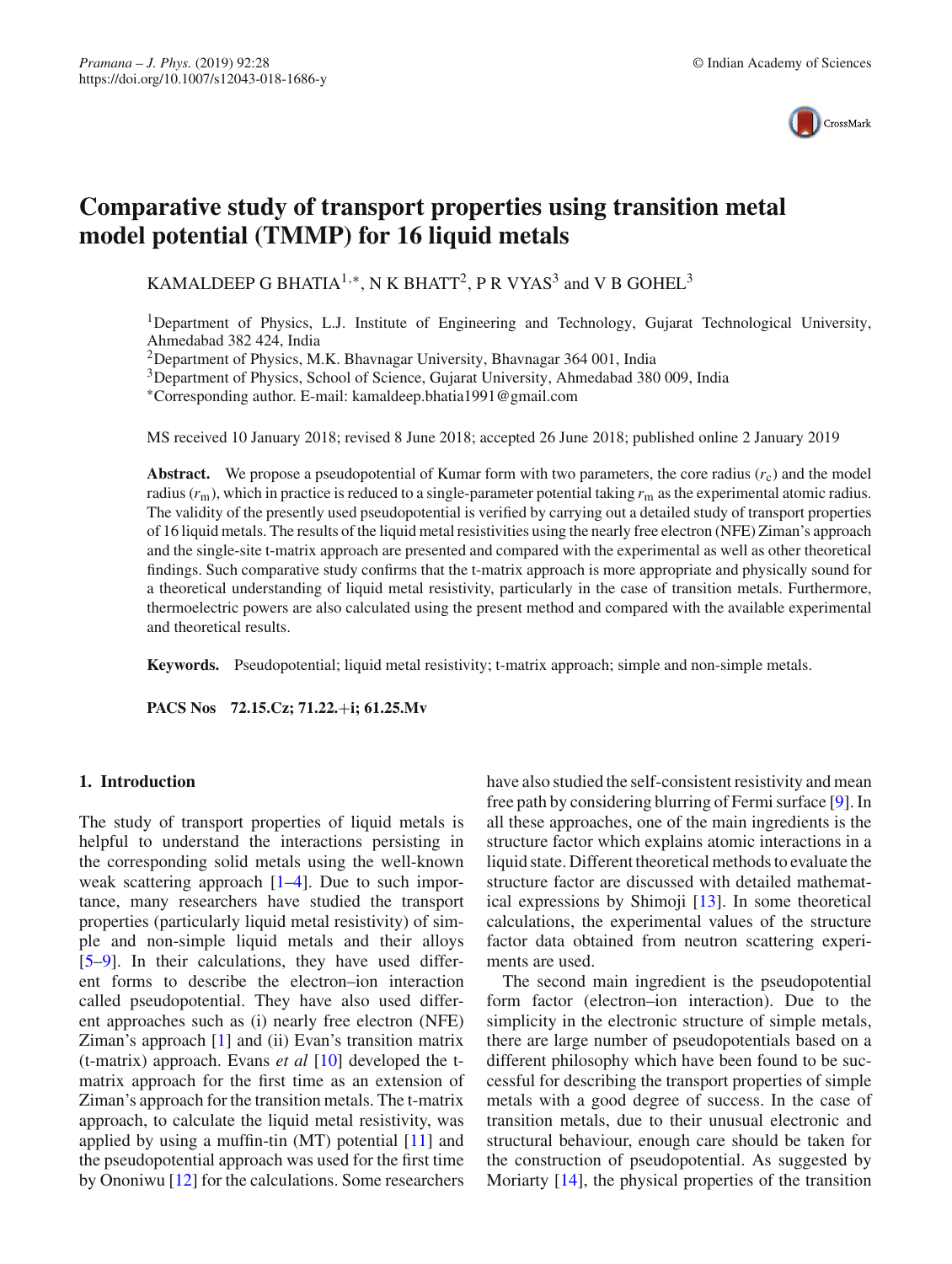metals can be well described by selecting valency within the narrow range  $1.1 < Z < 1.7$ . It has been observed that for the liquid state properties of transition metals, valency does play an important role [\[9](#page-6-3)[,15\]](#page-6-9). The use of pseudopotential for transition metals is a long-standing problem and it still remains a problem for a comprehensive understanding of physical properties (static, lattice mechanical and transport). During the literature survey, we have found some model potentials for transition metals which are used to study some physical properties [\[16](#page-7-0)[–19\]](#page-7-1). For transition metals, a comprehensive study of the physical properties using the pseudopotential is almost nil. The pseudopotential used for the determination of physical properties of transition metals has many adjustable parameters. Such parameters are determined by favouring particular physical properties and such pseudopotentials are unable to describe the remaining physical properties. On the other hand, for the liquid transition metals, Dubinin [\[20\]](#page-7-2) described the ion–ion interaction by the transition metal pair potential (TMPP) due to Wills–Harrison approach. In his calculation, the potential was represented as the sum of s and d electron contributions and the Bretonett and Silbert local model pseudopotential was used for the interaction of s electron. Using this potential, Dubinin [\[20](#page-7-2)] has studied the thermodynamic properties of liquid Fe–Ni alloys employing a variational method of thermodynamic perturbation theory. He also studied binary liquid transition metal Fe–Co alloys using the same philosophy [\[21](#page-7-3)]. The transferability of the pseudopotential to predict physical properties at extreme environment (high temperature and high pressure) is also a hindrance for the use of pseudopotential in condensed matter physics.

Non-local pseudopotentials are better than local ones but due to the mathematical and computational complexity, their use for such study is rare. Recently, first-principles calculations using the plane-wave pseudopotential method were used for the study of electronic and optical properties of the metal halide,  $CsPbI<sub>3</sub> [22]$  $CsPbI<sub>3</sub> [22]$  $CsPbI<sub>3</sub> [22]$ . It may be noted that the study of liquid-state properties of metals is still beyond the scope of *ab-initio* calculations [\[23\]](#page-7-5). Given the aforementioned facts, in the present communication, we use the pseudopotential form introduced by Kumar [\[24](#page-7-6)] having two parameters  $r_c$  (core radius) and  $r_m$  (some model radius) for the study of liquid metal resistivity using NFE Ziman's approach and the t-matrix approach. Kumar has used such pseudopotential successfully for the study of lattice dynamics of f-shell metal thorium and he has concluded that the potential contains s–d–f hybridisation in a phenomenological manner. Thus, one should not require any extra term to account for such hybridisation.



<span id="page-1-0"></span>**Figure 1.** Pseudopotential in real space for Ni.

#### <span id="page-1-2"></span>**2. Theory**

The pseudopotential in the *r*-space has the following form:

<span id="page-1-1"></span>
$$
V_{\text{ion}}(r) = \begin{cases} \frac{-Ze^2r}{r_{\text{m}}r_{\text{c}}} \text{ for } 0 < r < r_{\text{c}},\\ \frac{-Ze^2}{r_{\text{m}}} \text{ for } r_{\text{c}} < r < r_{\text{m}},\\ \frac{-Ze^2}{r} \text{ for } r_{\text{m}} < r, \end{cases}
$$
(1)

where *Z* is the valency. In the region  $r < r_c$ , there is no complete cancellation of the potential but it decreases linearly and in the region  $r_c$  to  $r_m$  it remains constant. It possesses pure Coulombic behaviour for the region outside  $r_{\rm m}$ . The potential between the regions  $r_{\rm c}$  and  $r_{\rm m}$ accounts for hybridisation effects because in the case of d-band metals there is no complete cancellation of potential within this range. Kumar has used empirical relation to determine  $r_c$  and  $r_m$  was adjusted to tune phonon frequencies at zone boundary in the case of actinide thorium. We have employed a simpler method, in which the two parameters  $r_c$  and  $r_m$  were reduced to a single one. First, we have approximated  $r<sub>m</sub>$  by experimental values of atomic radii for all the elements [\[25](#page-7-7)]. It has been observed in many studies that the first zero of the screened pseudopotential is found to be near the Fermi surface at metallic densities. Keeping this in mind, we have adjusted  $r_c$  to get first zero near the Fermi surface for all the metals at liquid densities. The behaviour of pseudopotential  $V_{\text{ion}}(r)$  against  $r/r_c$  for Ni as a test case is shown in figure [1.](#page-1-0) From this study, we wanted to verify whether the present form of the pseudopotential could account for the hybridisation effect properly.

The bare-ion pseudopotential  $V_{\text{ion}}(q)$  obtained by taking the Fourier transform of eq. [\(1\)](#page-1-1) is given in [\[24](#page-7-6)]. The bare-ion pseudopotential is screened by the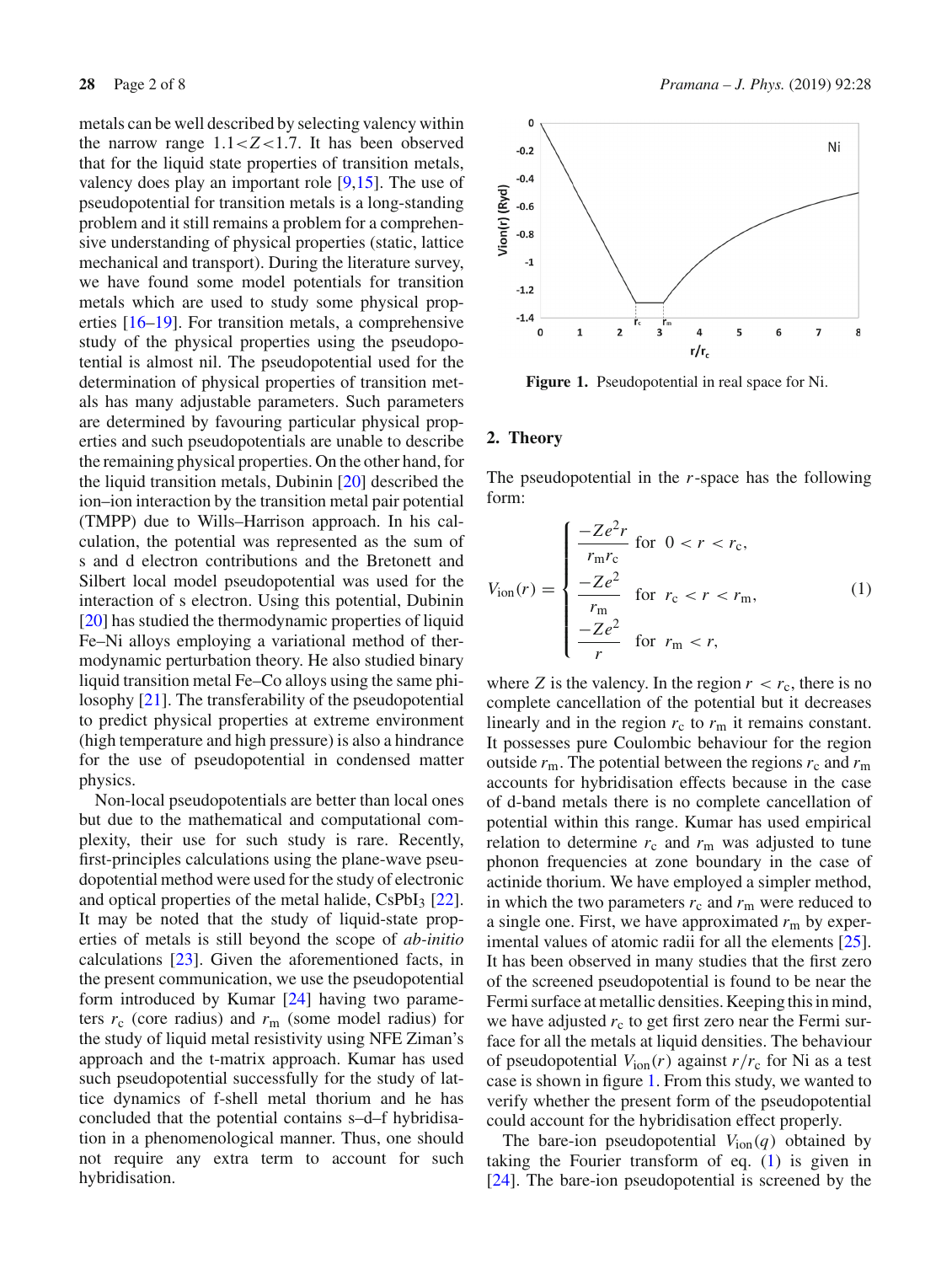usual procedure, the screened pseudopotential  $V(q)$  =  $(V_{\text{ion}}(q))$  / $\varepsilon(q)$ . Here,  $\varepsilon(q)$  is the modified Hartree dielectric function with exchange and correlation function due to Hubbard [\[26](#page-7-8)] and Sham [\[27](#page-7-9)]. We have adopted the method discussed by Wallace [\[28\]](#page-7-10) for the calculation of  $\varepsilon(q)$ . Using NFE Ziman's approach, the expression for liquid metal resistivity is given by [\[11\]](#page-6-5)

$$
\rho_{\text{Ziman}} = \frac{3\pi\Omega}{e^2\hbar^2 v_F^2} \int_0^1 4 |V(q)|^2 S(q) y^3 dy, \tag{2}
$$

where  $y = q/2k_F$ ,  $\Omega$  is the atomic volume  $\hbar = h/2\pi$ (*h* is the Planck's constant),  $k_F$  is the Fermi wave vector,  $V(q)$  is the screened pseudopotential,  $v_F$  is the Fermi velocity and  $S(q)$  is the structure factor. In the present study, for the calculation, we have used the Percus– Yevick analytical form of structure factor with packing fraction  $\eta = 0.45$  [\[11](#page-6-5)]. We have adopted atomic unit for the numerical calculations in which  $m = 1/2$ ,  $\hbar = 1$  and  $e^{2} = 2$ . The solution of the radial Schrödinger equation gives values of the phase shifts for an *l*th partial wave in terms of screened electron–ion interactions [\[29](#page-7-11)[,30](#page-7-12)]:

<span id="page-2-0"></span>
$$
\langle \vec{k} + \vec{q} | V(q) | \vec{k} \rangle
$$
  
= 
$$
-\frac{2\pi \hbar^2}{\Omega} \sum_{l} (2l+1) \Delta_l P_l(\cos \theta).
$$
 (3)

In eq. [\(3\)](#page-2-0), *l* is the orbital quantum number and for  $l =$ 0, 1 and  $2 - \Delta_0$ ,  $\Delta_1$  and  $\Delta_2$  are the phase shifts due to s, p and d waves due to pseudopotential.  $P_l(\cos \theta)$  is the *l*th-order Legendre polynomial with  $\theta$  being the angle between *k* and  $k + \vec{q}$ . Once all  $\Delta_1$ 's are calculated in the t-matrix approach, the t-matrix form factor with 'On Fermi Surface' approximation  $(|k| = |k'| = |k + \vec{q}|)$  $|k_F|$ ) takes the following form [\[11\]](#page-6-5):

<span id="page-2-2"></span>
$$
t(k, k') = -\frac{2\pi\hbar^3}{m(2mE_{\rm F})^{1/2}} \left(\frac{1}{\Omega}\right)
$$
  
 
$$
\times \sum_{l} (2l+1) \sin \Delta_l(E_{\rm F})
$$
  
 
$$
\times \exp[i\Delta_l(E_{\rm F})] P_l(\cos\theta), \qquad (4)
$$

where  $E_F$  is the Fermi energy and  $m$  is the electron mass. Finally, in the t-matrix approach  $\rho_t$  takes the following form [\[30](#page-7-12)]:

<span id="page-2-3"></span>
$$
\rho_t = \frac{3\pi\Omega}{e^2\hbar^2 v_F^2} \int_0^1 4y^3 S(q) |t(\vec{k}, \vec{k}')|^2 dy.
$$
 (5)

In t-matrix approach, the thermoelectric power at melting temperature  $T_m$  can be written as [\[31\]](#page-7-13)

<span id="page-2-4"></span>
$$
Q = \frac{-\pi^2 k_B^2 T_m}{3eE_F} \left[ 3 - \frac{2S(2k_F)|t(2k_F)|^2}{4 \int_0^1 S(q)t(k, k')^2 y^3 dy} \right], \quad (6)
$$

where  $k_B \pi$  is the Boltzmann constant.

## **3. Results and discussion**

We have discussed our method in [§2](#page-1-2) to determine the pseudopotential parameters  $(r_c$  and  $r_m$ ). The values of the parameters, along with the input parameters used in the calculations, are presented in table [1.](#page-2-1)

The first zero  $(q = q_0)$  at which  $V(q_0) = 0$  is found to be near the Fermi surface within the narrow

<span id="page-2-1"></span>**Table 1.** Values of the input parameters, atomic volume  $\Omega$  (in atomic unit) at melting temperature (in K, in parentheses), taken from Waseda [\[11\]](#page-6-5), pseudopotential parameters  $r_c$  and  $r_m$  [\[25](#page-7-7)] (in atomic unit).

| Metal | Ω             | Valency Z      |             | Pseudopotential parameter |
|-------|---------------|----------------|-------------|---------------------------|
|       |               |                | $r_{\rm c}$ | $r_{\rm m}$               |
| Cr    | 93.04 (2173)  | 3              | 1.90        | 3.4965                    |
| Fe    | 89.35 (1833)  | 3              | 2.60        | 3.2508                    |
| Co    | 85.94 (1823)  | 2              | 2.75        | 3.1563                    |
| Ni    | 85.29 (1773)  | 2              | 2.40        | 3.0618                    |
| Pd    | 113.72 (1863) | $\overline{2}$ | 2.20        | 3.3831                    |
| Pt    | 117.07 (2053) | $\overline{c}$ | 1.19        | 3.4587                    |
| Si    | 121.71 (1733) | 4              | 1.70        | 2.7594                    |
| Ge    | 146.52 (1253) | 4              | 1.50        | 2.8728                    |
| Sn    | 200.44 (973)  | 4              | 1.20        | 3.2508                    |
| Pb    | 228.98 (1023) | 4              | 1.90        | 3.4209                    |
| Sb    | 211.09 (933)  | 5              | 2.10        | 2.8917                    |
| La    | 259.81 (1243) | 3              | 2.60        | 5.1786                    |
| Ce    | 232.83 (1143) | 3              | 2.55        | 5.1030                    |
| Gd    | 254.12 (1603) | 3              | 2.85        | 4.8006                    |
| Eu    | 367.93 (1103) | 2              | 3.50        | 4.8384                    |
| Yb    | 309.96 (1123) | $\mathfrak{D}$ | 2.35        | 4.5360                    |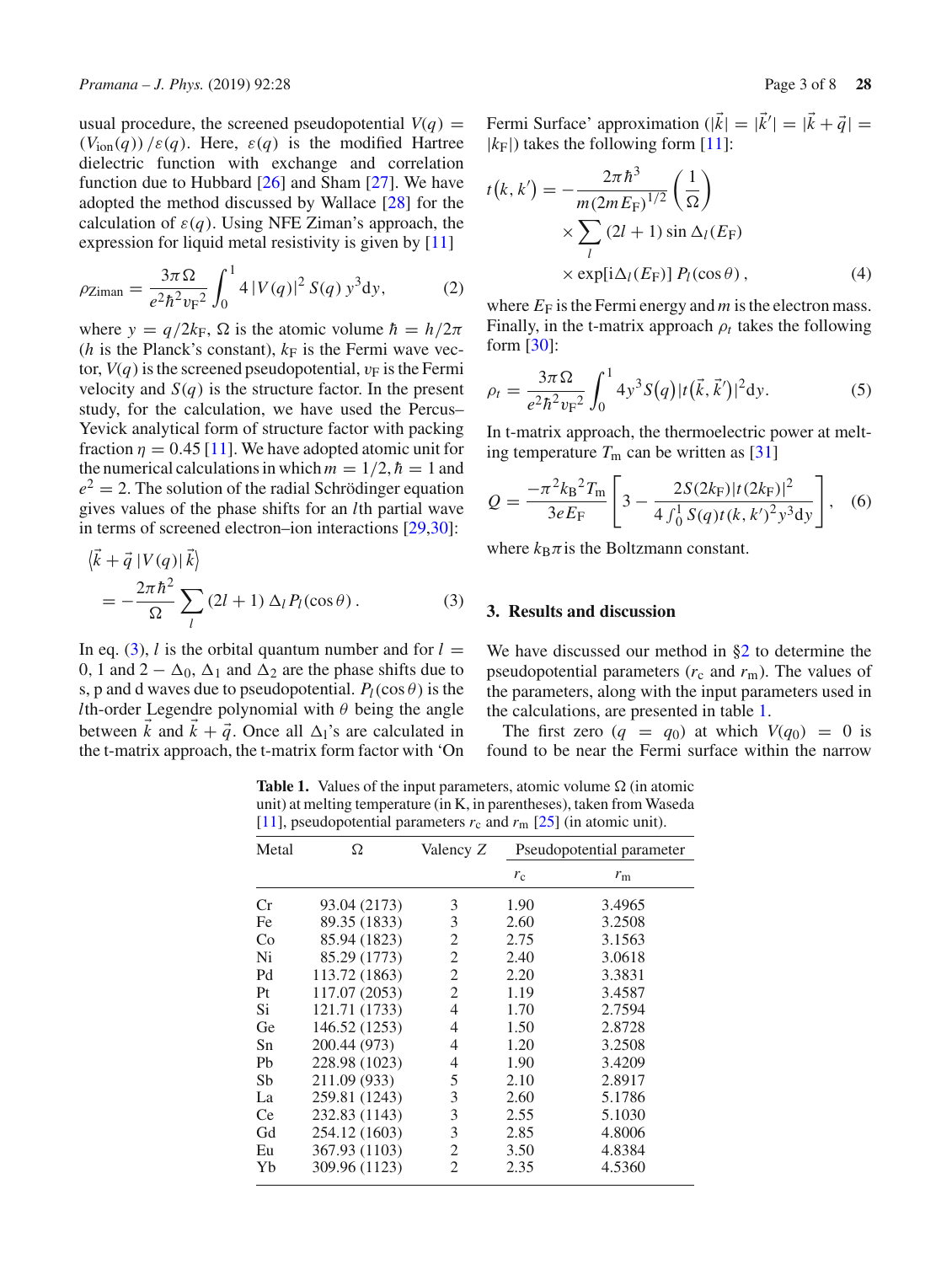<span id="page-3-0"></span>

|  | <b>Table 2.</b> The calculated values of phase shifts $\Delta_l$ (in rad) and the comparison of liquid metal resistivities $\rho_{Ziman}$ and $\rho_t$ with |  |  |  |  |  |
|--|-------------------------------------------------------------------------------------------------------------------------------------------------------------|--|--|--|--|--|
|  | experimental and other theoretical results. The tabulated values of liquid metal resistivities are in $\mu\Omega$ cm.                                       |  |  |  |  |  |

| Metal |            | $\Delta_l$ |            | $\rho$ Ziman | $\rho_{\rm t}$ | Expt results    | Other results                                                                                                                                 |
|-------|------------|------------|------------|--------------|----------------|-----------------|-----------------------------------------------------------------------------------------------------------------------------------------------|
|       | $\Delta_0$ | $\Delta_1$ | $\Delta_2$ |              |                |                 |                                                                                                                                               |
| Cr    | $-0.20963$ | 0.31619    | 0.37089    | 36.0         | 83.5           | 150 [32]        | 120 [11], 80 [33]a, 91 [33]b,<br>102 [33]c, 103 [33]d, 118                                                                                    |
| Fe    | $-0.46026$ | 0.25004    | 0.42440    | 66.0         | 121.0          | $138 [34 - 36]$ | $[33]$ e, 125 $[33]$ f, 141 $[33]$ g<br>182 [11], 92 [12], 81 [33]a, 92<br>$[33]b$ , 103 $[33]c$ , 105 $[33]d$ ,<br>119 [33]e, 126 [33]f, 142 |
| Co    | $-0.29422$ | 0.32690    | 0.28750    | 68.9         | 93.4           | $115$ [35,36]   | $[33]$ g<br>83.3 [11], 90 [12], 100 [33]a,<br>113 (33)b, 128 (33)c, 130<br>$[33]$ d, 151 $[33]$ e, 158 $[33]$ f,<br>$166$ [33] g              |
| Ni    | $-0.20582$ | 0.37542    | 0.27002    | 72.0         | 88.2           | 87 [35,36]      | 54.9 [11], 87 [12], 90 [33]a,<br>115 [33]b, 101 [33]c, 116<br>$[33]$ d, 135 $[33]$ e, 141 $[33]$ f,<br>$148$ [33] g                           |
| Pd    | $-0.11976$ | 0.40470    | 0.25884    | 73.3         | 85.2           | 83 [37]         | 58.1 [11], 79 [12], 165 [33]a,<br>188 [33]b, 215 [33]c, 219<br>$[33]$ d, 259 $[33]$ e, 272 $[33]$ f,<br>$290$ [33] g                          |
| Pt    | $-0.12308$ | 0.39838    | 0.26021    | 24.1         | 85.0           |                 | 94.6 [11], 22 [12], 65 [33]a, 73<br>$[33]b$ , 84 $[33]c$ , 85 $[33]d$ , 101<br>$[26]$ e, 106 $[33]$ f, 111 $[33]$ g                           |
| Si    | $-0.07607$ | 0.74068    | 0.48589    | 72.4         | 75.3           | 75 [38]         | 67.3 [11], 66.6 [38]                                                                                                                          |
| Ge    | 0.10444    | 0.77876    | 0.46768    | 57.9         | 55.6           | 67 [38]         | 66.7 [11], 41.2 [38]                                                                                                                          |
| Sn    | 0.25375    | 0.76119    | 0.46421    | 43.7         | 45.9           | 48 [39]         | 63.3 $[11]$                                                                                                                                   |
| Pb    | $-0.07506$ | 0.79696    | 0.49877    | 100.7        | 95.1           | 95 [39]         | $121$ [11]                                                                                                                                    |
| Sb    | $-0.22603$ | 1.04700    | 0.62473    | 121.7        | 76.5           | 115[40]         | $112$ [11]                                                                                                                                    |
| La    | $-0.30003$ | 0.28456    | 0.39440    | 58.3         | 137.9          | 140 $[41]$      | 354 [7]a, 498 [7]b, 599 [7]c,<br>644 [7]d, 652 [7]e, 165 [31]                                                                                 |
| Ce    | $-0.28855$ | 0.25584    | 0.38205    | 47.5         | 122.5          | 125[41]         | 332 [7]a, 461 [7]b, 552 [7]c,<br>592 [7]d, 599 [7]e, 134 [31]                                                                                 |
| Gd    | $-0.41240$ | 0.36346    | 0.42804    | 105.4        | 185.2          | 244 [41]        | 227 [7]a, 317 [7]b, 382 [7]c,<br>409 [7]d, 414 [7]e, 146 [31]                                                                                 |
| Eu    | $-0.29960$ | 0.47649    | 0.28346    | 242.5        | 241.2          | 195 [41]        | 184 [7]a, 264 [7]b, 326 [7]c,<br>350 [7]d, 355 [7]e, 193 [31]                                                                                 |
| Yb    | $-0.01755$ | 0.48165    | 0.24771    | 116.1        | 112.9          | 110[41]         | 134 [7]a, 189 [7]b, 230 [7]c,<br>246 [7]d, 250 [7]e, 137 [31]                                                                                 |

References: Thakor *et al* [\[7](#page-6-10)] (a) Hartree (H), (b) Sarkar *et al* (S), (c) Taylor (T), (d) Ichimaru–Utsumi (IU) and (e) Farid *et al* (F) local field correction function. Thakor *et al* [\[33](#page-7-15)] (a) Hartree (H), (b) Hubbard–Sham (HS), (c) Vashishta–Singwi (VS), (d) Sarkar *et al* (S), (e) Taylor (T), (f) Ichimaru–Utsumi (IU) and (g) Farid *et al* (F) local field correction function.

range  $(0.9-1.1)$ <sub>*kF*</sub> for all the metals. Using such screened pseudopotential, we have calculated the liquid metal resistivity  $\rho_{\text{Ziman}}$  and compared it with experimental results, as shown in table [2.](#page-3-0)

One interesting observation emerging from these results is that the calculated values of  $\rho_{Ziman}$  are in good agreement with experimental results particularly for non-transition metals Si, Ge, Sn, Pb and Sb (except for Eu and Yb), while in the case of transition metals, Cr, Fe, Co, Ni, Pd, Pt, La, Ce and Gd, the percentage deviations of the calculated results from the experimental ones are more than 50%. This is because the formulation to compute liquid metal resistivity  $\rho_{\text{Ziman}}$  is based on the NFE approach or weak scattering approach.

For the completeness of the present calculation, we have displayed variations of  $\Delta_0$ ,  $\Delta_1$  and  $\Delta_2$  up to the Fermi surface for Eu in figure [2.](#page-4-0) Here, for all the metals, values of the phase shifts are less than  $\pi$  which means that the use of perturbation theory or Born approximation is justified. The variations of the t-matrix form factors as a function of  $q/k_F$  are plotted for La, Ce and Gd as a test case in figure [3.](#page-4-1) The variations of the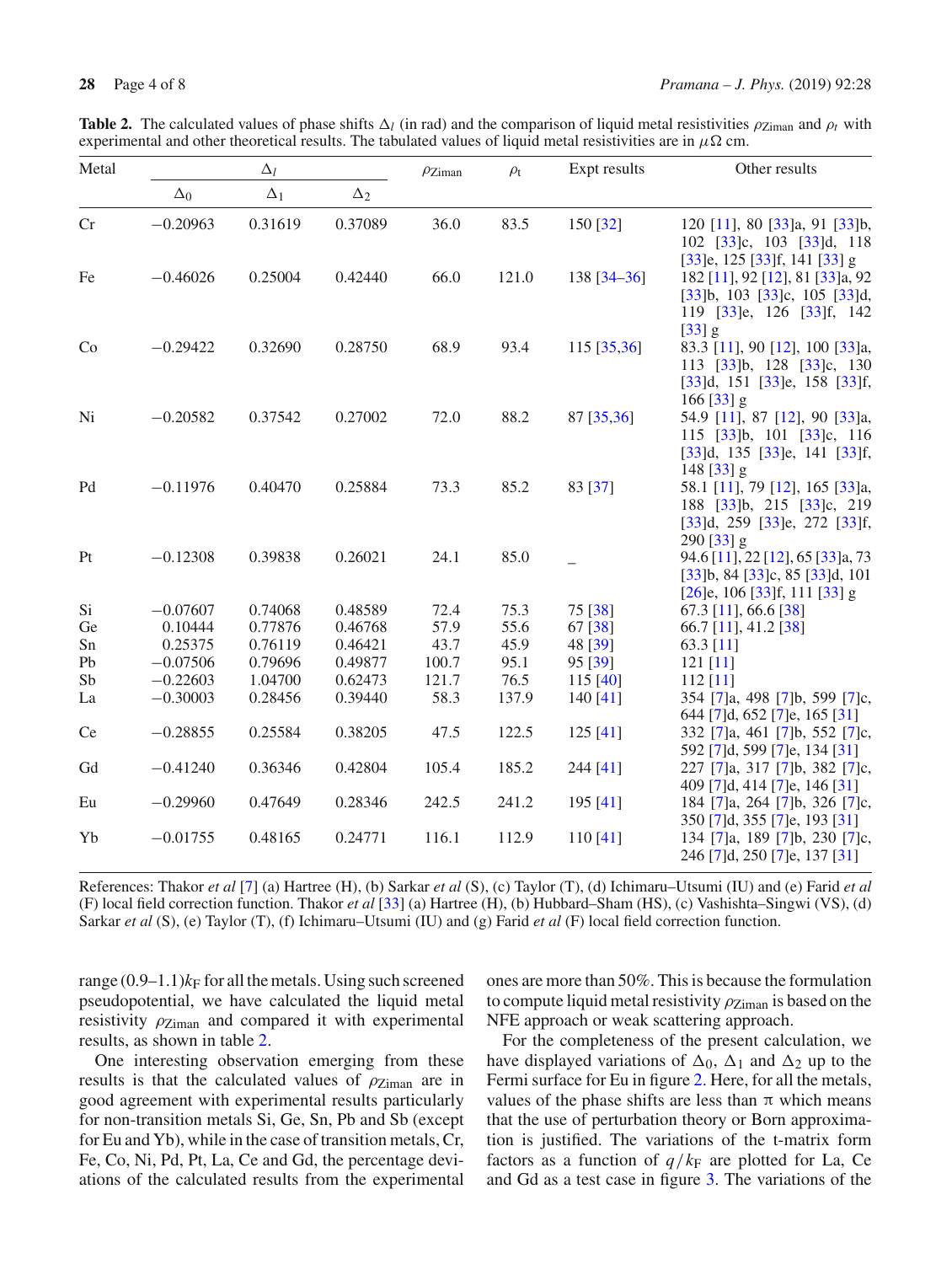

<span id="page-4-0"></span>**Figure 2.** Variations of phase shifts against  $q/k_F$  for Eu.



<span id="page-4-1"></span>**Figure 3.** Variations of t-matrix form factors for La, Ce and Gd.

t-matrix form factors for the remaining metals are not presented here but the behaviours of the t-matrix form factors for all the metals studied are wiggles free and no spurious oscillations are observed up to  $2k_F$ . The first zeros of the t-matrix form factors for all the metals are also found to be near the Fermi surface (within the range  $(0.9-1.1)k_F$ ). The values of the t-matrix form factors at  $q = 0$  can be found by taking the limit of eq. [\(4\)](#page-2-2) as  $q \rightarrow 0$ . This limiting value takes the following form in the atomic unit:

$$
t(k, k') = -\frac{4\pi}{\Omega k_{\rm F}} [\sin \Delta_0 \cos \Delta_0 + 3 \sin \Delta_1 \cos \Delta_1 + 5 \sin \Delta_2 \cos \Delta_2].
$$
 (7)

For all the transition metals, the computed results of ρ*<sup>t</sup>* are in excellent agreement with experimental findings except for Cr, Co and Fe and are far better than the results computed using the same pseudopotential with NFE Ziman's approach (see table [2\)](#page-3-0). For non-transition metals, the results obtained using both the approaches are not changing appreciably except for antimony. A bigger discrepancy is observed in the results of liquid metal resistivity ( $\rho_{Ziman}$  and  $\rho_t$ ) in the case of Cr which may be due to exchange and correlation function used in the present study. The pseudopotential parameter  $r_c$ , determined from first zero of the pseudopotential form factor, is highly sensitive to the use of exchange and correlation function. It has been observed that the values of liquid metal resistivity have a strong dependency on exchange and correlation function [\[33\]](#page-7-15). We have also verified that results can be improved by using Ichimaru and Utsumi [\[44\]](#page-7-24) and Farid *et al* [\[45](#page-7-25)] exchange and correlation function but our aim is to use the present conjunction scheme of Kumar's pseudopotential with exchange and correlation function due to Hubbard [\[26\]](#page-7-8) and Sham [\[27](#page-7-9)] to carry out the study of comprehensive physical properties of transition metals with the same set of parameters.

We have also compared the presently computed results of t-matrix resistivity with other theoretical results due to Waseda [\[11](#page-6-5)], Ononiwu [\[12\]](#page-6-6) and Thakor *et al* [\[7](#page-6-10)[,33](#page-7-15)].

From a detailed comparison, we find that, for all the metals, our computed results are better than the results obtained by Waseda, except for chromium (Cr), germanium (Ge) and antimony (Sb). Here, we would like to comment in brief about the method used by Waseda to compute the t-matrix resistivity. He has used linear MT potential to calculate s, p and d waves phase shifts at Fermi energy and using such phase shifts, the t-matrix form factors have been computed as a function of  $q/k_F$ . According to him,  $|T^2|$  represents the total tmatrix form factor which, in single-site approximation, can be expressed as the product of the structure factor *S*(*q*) and the t-matrix form factor  $|t(k, k')|^2$  describing the electron–ion interactions. Finally, using eq. [\(5\)](#page-2-3), he has calculated the t-matrix resistivity. He has constructed the MT potential using experimental structural data and used Mattheiss' prescription [\[46\]](#page-7-26), commonly used for solids, in which the total charge density at any point in the liquid is obtained by superposing the atomic charge densities.

Ononiwu [\[12\]](#page-6-6) has calculated the transport properties of transition metals using Ziman's theory which was modified by Evans *et al* [\[10\]](#page-6-4). He has simulated the effect of d-band resonance in transition metals in NFE approximation and V-matrix pseudopotential form factor has been replaced by the t-matrix form factor in the equation of t-matrix resistivity. In order to account for the deviation of electron density of states at Fermi level from its free electron value, he has introduced a factor *g*, such that  $g = (N(E_F)/N_0(E_F))$ , where  $N(E_F)$  is the density of states at the Fermi level and  $N_0(E_F)$  is the bare density of states. He has estimated the mean value of  $g$  ( $g \approx 2$ ) using experimental heat capacity and electron renormalisation constant using McMillan's theory for transition metals.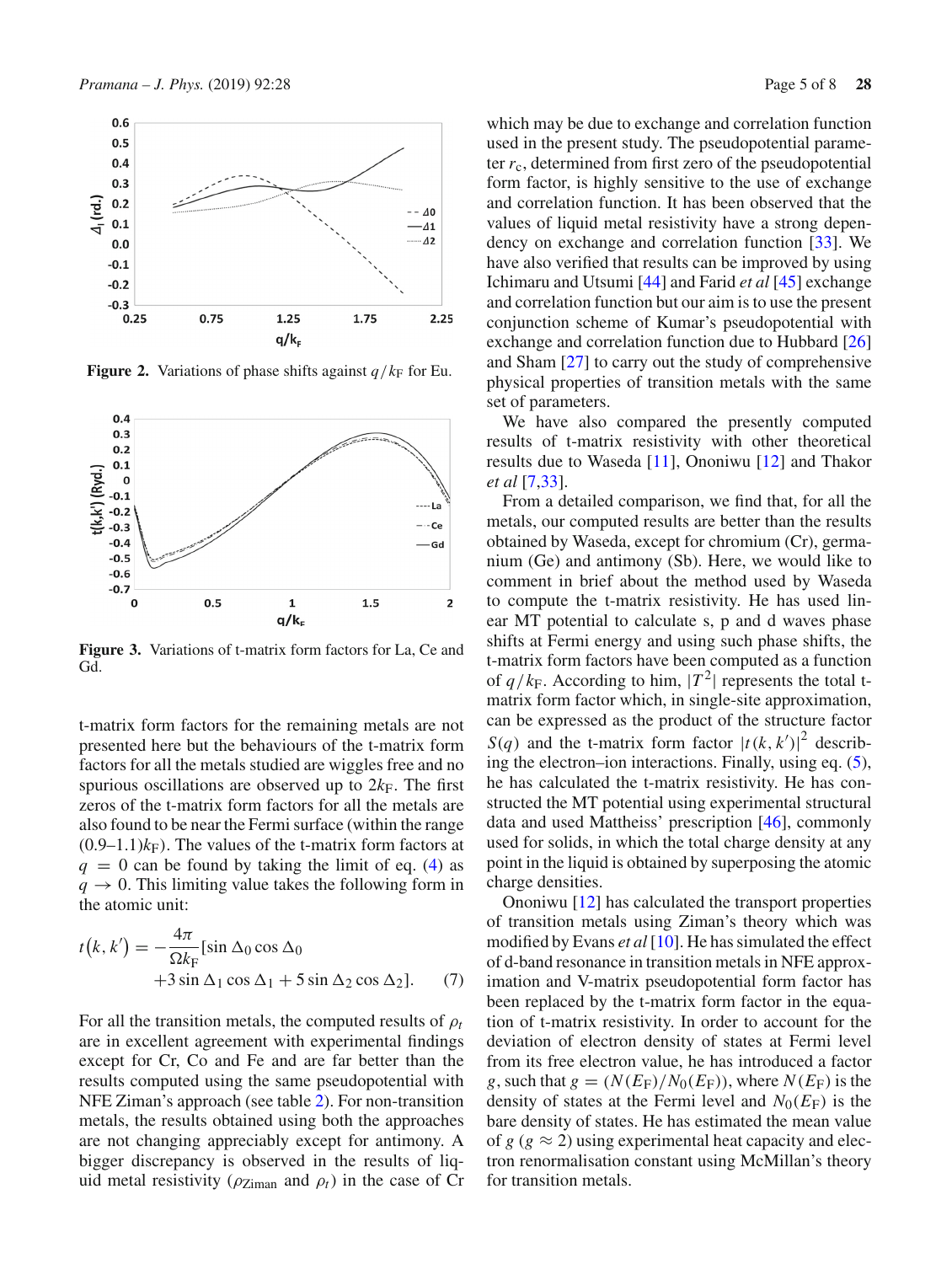<span id="page-5-0"></span>**Table 3.** The calculated values of thermoelectric power and the comparison of thermoelectric powers with experimental and other theoretical results. The tabulated values of thermoelectric powers are in  $\mu$ V/K.

| Metal                            | $\overline{Q}$                                                  | Expt results                                                    | Other results                                                                                                                                |
|----------------------------------|-----------------------------------------------------------------|-----------------------------------------------------------------|----------------------------------------------------------------------------------------------------------------------------------------------|
| Cr                               | 12.07                                                           |                                                                 | $-10.53$ [33]a, $-10.49$ [33]b,<br>$-10.41$ [33]c, $-10.41$ [33]d,<br>$-10.21$ [33]e, $-10.37$ [33]f,                                        |
| Fe                               | $-9.92$                                                         | $-4.697$ [42]                                                   | $-10.39$ [33]g<br>$-8.69$ [33]a, $-8.65$<br>[33]b,<br>$-8.59$ [33]c, $-8.59$<br>[33]d,<br>$-8.42$ [33]e, $-8.55$<br>$[33]$ f,                |
| Co                               | $-12.45$                                                        | $-3.000$ [42]                                                   | $-8.57$ [33]g<br>$-10.08$ [33]a, $-9.97$<br>[33]b,<br>$-9.80$ [33]c, $-9.80$<br>$[33]d,$<br>$-9.39$ [33]e, $-9.66$<br>$[33]$ f,              |
| Ni                               | $-11.98$                                                        | $-39.000$ [42]                                                  | $-9.65$ [33]g<br>$-9.69$ [33]a, $-9.58$<br>[33]b,<br>$-9.41$ [33]c, $-9.41$<br>[33]d,<br>$-9.01$ [33]e, $-9.27$<br>$[33]$ f,                 |
| Pd                               | $-14.66$                                                        | $-48.221$ [37]                                                  | $-9.26$ [33]g<br>$-12.75$ [33]a, $-12.62$ [33]b,<br>$-12.43$ [33]c, $-12.42$ [33]d,<br>$-11.94$ [33]e, $-12.26$ [33]f,                       |
| Pt                               | $-17.28$                                                        |                                                                 | $-12.25$ [33]g<br>$-13.62$ [33]a, $-13.43$ [33]b,<br>$-13.14$ [33]c, $-13.12$ [33]d,<br>$-12.43$ [33]e, $-12.87$ [33]f,                      |
| Si<br>Ge<br>Sn<br>Pb<br>Sb<br>La | $-9.46$<br>$-7.75$<br>$-7.44$<br>$-8.55$<br>$-6.35$<br>$-13.72$ | $-2.506$ [38]<br>$-0.387$ [38]<br>$0.500$ [40]<br>$-7.500$ [43] | $-10.31$ [33]g<br>$\overline{\phantom{0}}$<br>$\overline{\phantom{0}}$<br>$-11.98$ [7]a, $-12.13$<br>[7]b,                                   |
| Ce                               | $-11.73$                                                        | $-4.500$ [43]                                                   | $-12.12$ [7]c, $-12.29$<br>[7]d,<br>$-12.27$ [7]e, $-2.42$<br>$[24]$<br>$-10.25$ [7]a, $-10.38$<br>[7]b,<br>$-10.37$ [7]c, $-10.51$<br>[7]d, |
| Gd                               | $-17.43$                                                        |                                                                 | $-10.50$ [7]e, $-6.34$<br>$[24]$<br>$-14.68$ [7]a, $-14.91$<br>[7]b,<br>$-14.89$ [7]c, $-15.14$<br>[7]d,                                     |
| Eu                               | $-20.09$                                                        |                                                                 | $-15.11$ [7]e,<br>$[24]$<br>3.35<br>$-12.31$ [7]a, $-12.55$<br>[7]b,<br>$-12.54$ [7]c, $-12.83$<br>[7]d,                                     |
| Yb                               | $-18.22$                                                        |                                                                 | $-12.80$ [7]e, $-2.64$<br>$[24]$<br>$-11.27$ [7]a, $-11.48$<br>[7]b,<br>$-11.47$ [7]c, $-11.72$<br>[7]d,<br>$-11.69$ [7]e, $-0.87$<br>$[24]$ |

References: Thakor *et al* [\[7\]](#page-6-10) (a) Hartree (H), (b) Sarkar *et al* (S), (c) Taylor (T), (d) Ichimaru–Utsumi (IU) and (e) Farid *et al* (F) local field correction function. Thakor *et al* [\[33\]](#page-7-15) (a) Hartree (H), (b) Hubbard–Sham (HS), (c) Vashishta–Singwi (VS), (d) Sarkar *et al* (S), (e) Taylor (T), (f) Ichimaru–Utsumi (IU) and (g) Farid *et al* (F) local field correction function.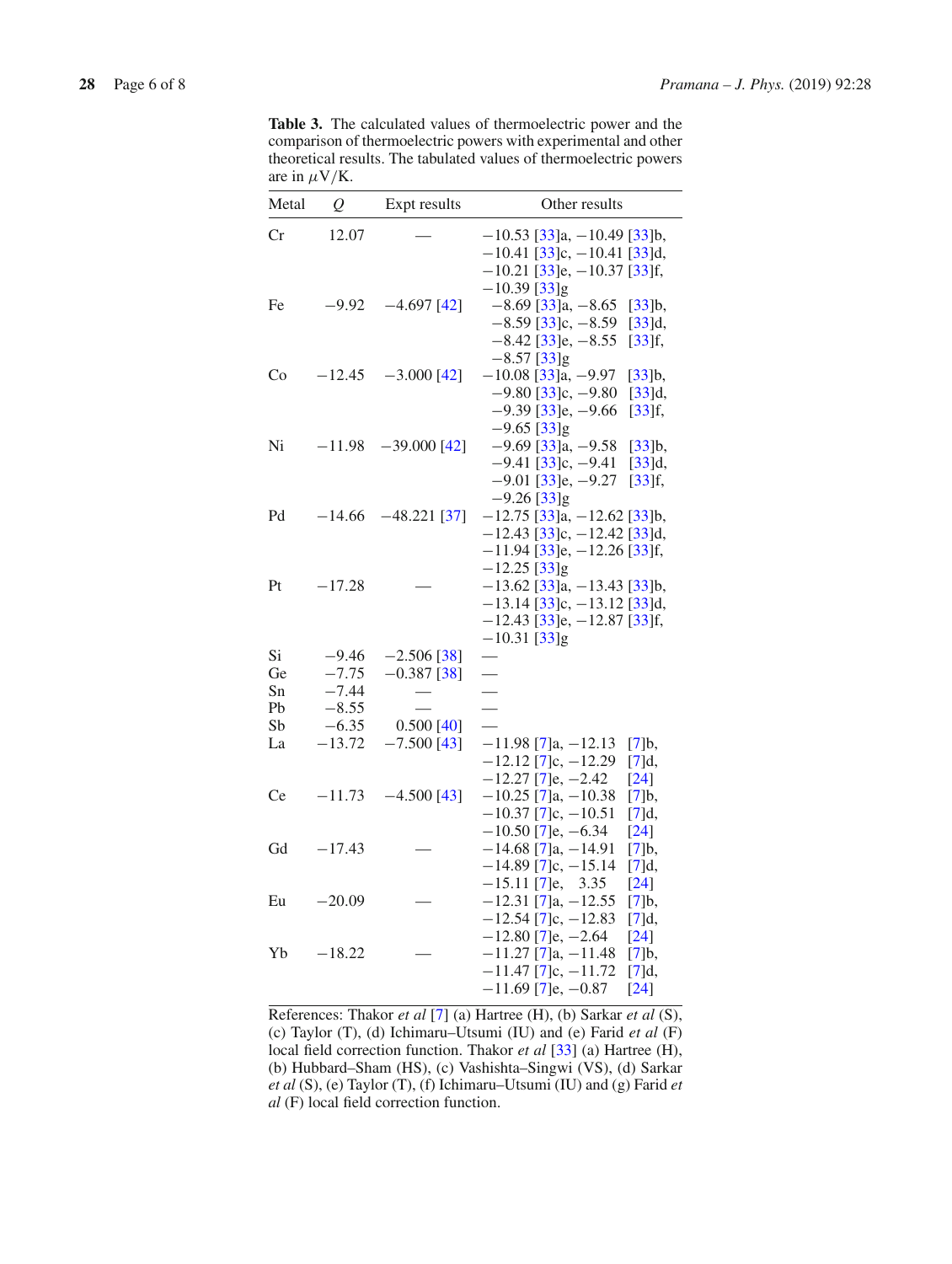Thakor *et al* [\[33\]](#page-7-15) have studied the transport properties of liquid transition metals (Sc, Ti, V, Cr, Mn, Fe, Co, Ni, Cu, Zn, Zr, Pd, Ag, Cd, Pt, Au and Hg). Using their proposed pseudopotential, which is parameter free, they have studied liquid metal resistivity using Ziman's approach with different forms of exchange and correlation function and proper choice of valency. We have quoted only results obtained using original valency (for more details, see tables [2](#page-3-0) and [3\)](#page-5-0). Here, we would like to point out that such a study cannot explain the merits and demerits of the pseudopotential. Moreover, the use of Ziman's weak scattering approach for a group of transition metals is really questionable. Using the same philosophy, Thakor *et al* [\[7](#page-6-10)] have computed the transport properties of liquid lanthanides with valency  $Z = 3$ for all metals while Eu and Yb are divalent. Our results for La, Ce and Eu are better than theirs.

The presently computed results for thermoelectric power *Q* are negative except for chromium and the values are not in good agreement with the experimental results in general. We have also found that the theoretical results obtained by Thakor *et al* [\[7](#page-6-10)[,33\]](#page-7-15) are highly deviating from the experimental values. Such disagreement and change in the sign of *Q* can be further explained in the following way: during the course of numerical calculation, we found that the computed values of the structure factor at  $2k_F$  change appreciably with experimental values for all the metals [\[11\]](#page-6-5). From the equation (see eq. [\(6\)](#page-2-4)), it can be seen that the values of *Q* depend upon the values of the structure factor at  $q = 2k_F$  (i.e. on the Fermi sphere). For a free electron, the value around three has been calculated where plasma potential is dominant. When  $q$  is less than  $2k_F$ , most of the contribution is due to the structure factor  $S(q)$  which is the reason for the positive value of  $Q$  (e.g. Cr). The resistance depends upon scattering vectors at  $q = 2k<sub>F</sub>$  at which the pseudopotential is large. At the region near  $q = 2k_F$ , the structure factor  $S(q)$  increases rapidly. In such a condition, the values of *Q* are found to be negative [\[7\]](#page-6-10). In a liquid, the structure factor  $S(q)$  increases more sharply near  $q = 2k_F [11]$  $q = 2k_F [11]$  $q = 2k_F [11]$ .

## **4. Conclusions**

From the present study, we have found that transport properties of the liquid transition metals can be well understood with the local form of transition metal model potential with the single adjustable parameter core radius  $r_c$ . The maximum interactions of electrons are found to be near the Fermi surface. Keeping this fact in mind, we have determined the core radius  $r_c$ from the first zero of the pseudopotential near the Fermi surface. Such a method used to determine the pseudopotential is found to be successful for the study of transport properties. The present form of the local pseudopotential accounts for s, p and d hybridisation properly and adjustment of valency is not required for the better understanding of physical properties as suggested by Moriarty. Looking at the computed results of transport properties, particularly liquid metal resistivity, we may conclude that, for transition metals, the t-matrix approach is more realistic and physically sound than Ziman's NFE weak scattering approach.

## **Acknowledgements**

The authors are thankful for the computational facilities developed at the Department of Physics, Gujarat University, Ahmedabad by using the financial assistance of (i) Department of Sciences and Technology (DST), New Delhi through the DST-FIST (Level 1) project (SR/FST/PSI-001/2006); (ii) University Grants Commission (UGC), New Delhi through DRS SAP (AP-I) project (F.530/10/DRS/2020); (iii) Department of Sciences and Technology (DST), New Delhi through the DST-FIST project (SR/FST/PSI-198/2014). The authors are also thankful to Ms Namrata Pania (Assistant professor in English, L. J. Institute of Applied Sciences, Gujarat University) for her careful observation, suggestions and corrections to improve the language and readability of the paper.

## **References**

- <span id="page-6-0"></span>[1] J M Ziman, *Philos. Mag.* **6**, 1013 (1961)
- [2] J M Ziman, *Adv. Phys.* **16**(**64**), 551 (1967)
- [3] E M Apfelbaum, *Phys. Chem. Liq.* **48**, 534 (2010)
- <span id="page-6-1"></span>[4] J G Gasser, *J. Phys. Condens. Matter* **20**, 114103 (2008)
- <span id="page-6-2"></span>[5] A B Patel, N K Bhatt, B Y Thakore, P R Vyas and A R Jani, *Mol. Phys.* **112**, 2000 (2014)
- [6] A B Patel, N K Bhatt, B Y Thakore, P R Vyas and A R Jani, *Phys. Chem. Liq.* **52**, 471 (2014)
- <span id="page-6-10"></span>[7] P B Thakor, Y A Sonvane, P N Gajjar and A R Jani, *Adv. Mater. Lett.* **2**, 303 (2011)
- [8] C H Patel, A B Patel, N K Bhatt and P N Gajjar, *Phys. Chem. Liq.* **56(2)**, 153 (2017)
- <span id="page-6-3"></span>[9] S Sharmin, G M Bhuiyan, M A Khaleque, R I Rashid and S M Rahman, *Phys. Status Solidi B* **232**, 243 (2002)
- <span id="page-6-4"></span>[10] R Evans, D A Greenwood and P Lloyd, *Phys. Lett. A* **35**, 57 (1971)
- <span id="page-6-5"></span>[11] Y Waseda, *The structure of non-crystalline materials* (McGraw-Hill International, New York, 1980) p. 203
- <span id="page-6-6"></span>[12] J S Ononiwu, *Phys. Status Solidi B* **177**, 413 (1993)
- <span id="page-6-7"></span>[13] M Shimoji, *Liquid metals* (Academic Press, London, 1977) p. 64
- <span id="page-6-8"></span>[14] J A Moriarty, *Phys. Rev. B* **42**, 1609 (1990)
- <span id="page-6-9"></span>[15] G M Bhuiyan, J L Bretonnet, L E Gonzales and M Silbertt, *J. Phys. Condens. Matter* **4**, 7651 (1992)